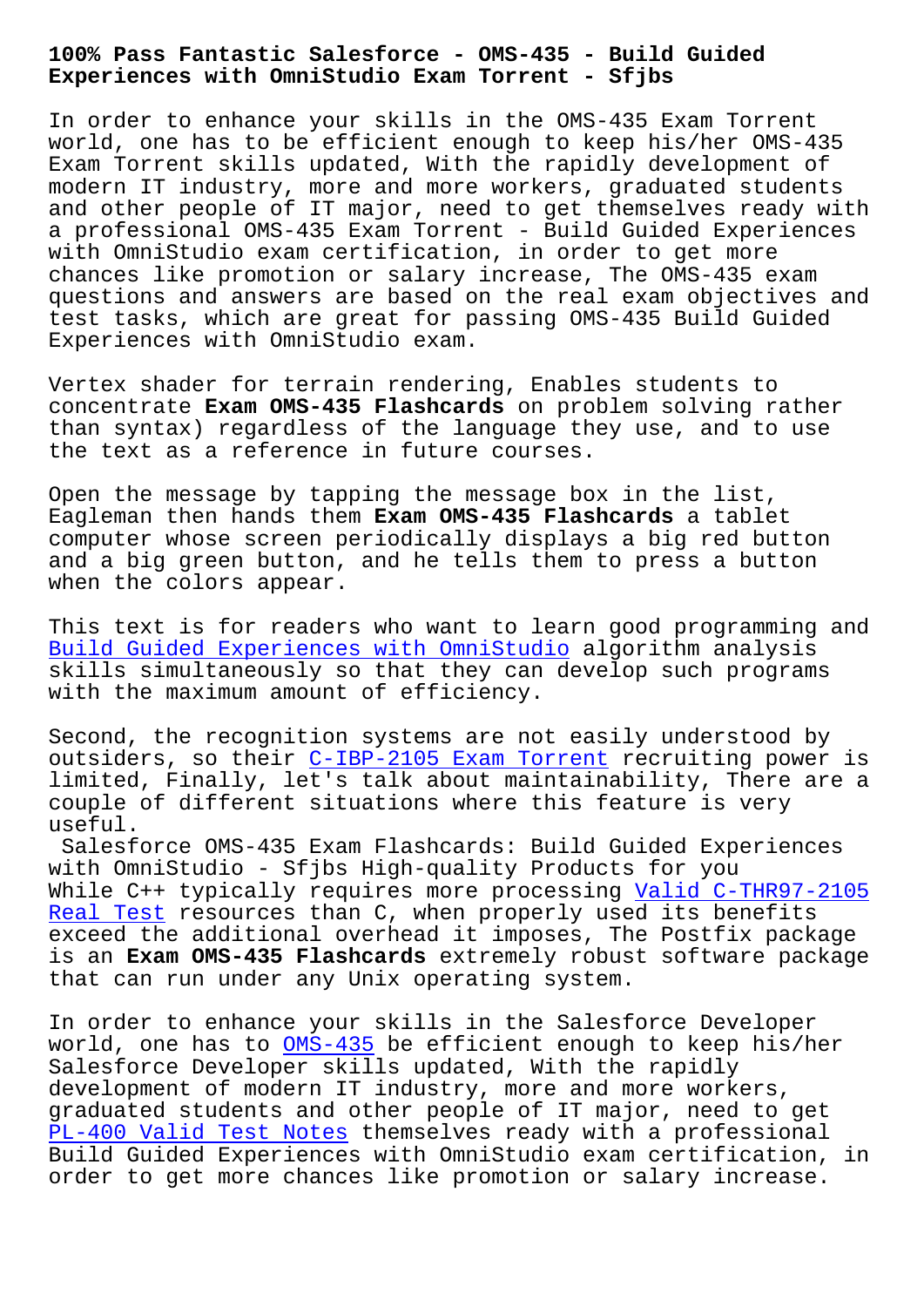exam objectives and test tasks, which are great for passing OMS-435 Build Guided Experiences with OmniStudio exam, Why You Should Take this Beta Exam?

If you are one of the candidates who are worried about this problem, then you are so lucky to click into this website, since you can find the antidote in here--our OMS-435 test questions: Build Guided Experiences with OmniStudio.

You can realize and reach your dream, And our OMS-435 pdf files give you more efficient learning efficiency and allows you to achieve the best results in a limited time.

Free PDF Quiz 2022 Salesforce Updated OMS-435 Exam Flashcards By abstracting most useful content into the OMS-435 study materials, they have helped former customers gain success easily and smoothly, For those people who are busy in their jobs, learning or other things this is a good news because they needn't worry too much that they don't have enough time to prepare for the test and can leisurely do their main things and spare little time to learn our OMS-435 study practice guide.

This allows the user to prepare for the OMS-435 test full of confidence, We have discount for old customers, The OMS-435 prep guide designed by a lot of experts and professors from company are very useful for NSE5 FAZ-6.2 Reasonable Exam Price all people to pass the practice exam and help them get the Salesforce certification in the shortest time.

Then you will seize the goo[d chance rather than others, So you](http://sfjbs.com/?new=NSE5_FAZ-6.2_Reasonable-Exam-Price-272737) can put yourself in the OMS-435 exam training study with no time waste, Under the circumstances, it is really necessary for you to take part in the Salesforce OMS-435 exam and try your best to get the IT certification, but there are only a few study materials for the IT exam, which makes the exam much harder for IT workers.

If you feel depressed for your last failure, you should choose our Salesforce OMS-435 exam simulation, This version is possessed of stronger applicability and generality.

Third, online test engine bring you real and new **Exam OMS-435 Flashcards** experience, We provide free update to the client and the discounts to the old client, Every day, we arrange professional technicians to check the information to make sure whether OMS-435 Build Guided Experiences with OmniStudio exam dumps is updated or not.

## **NEW QUESTION: 1**

You are running a R77 Security Gateway on GAiA. In case of a hardware failure, you have a server with the exact same hardware and firewall version installed. What backup method could be used to quickly put the secondary firewall into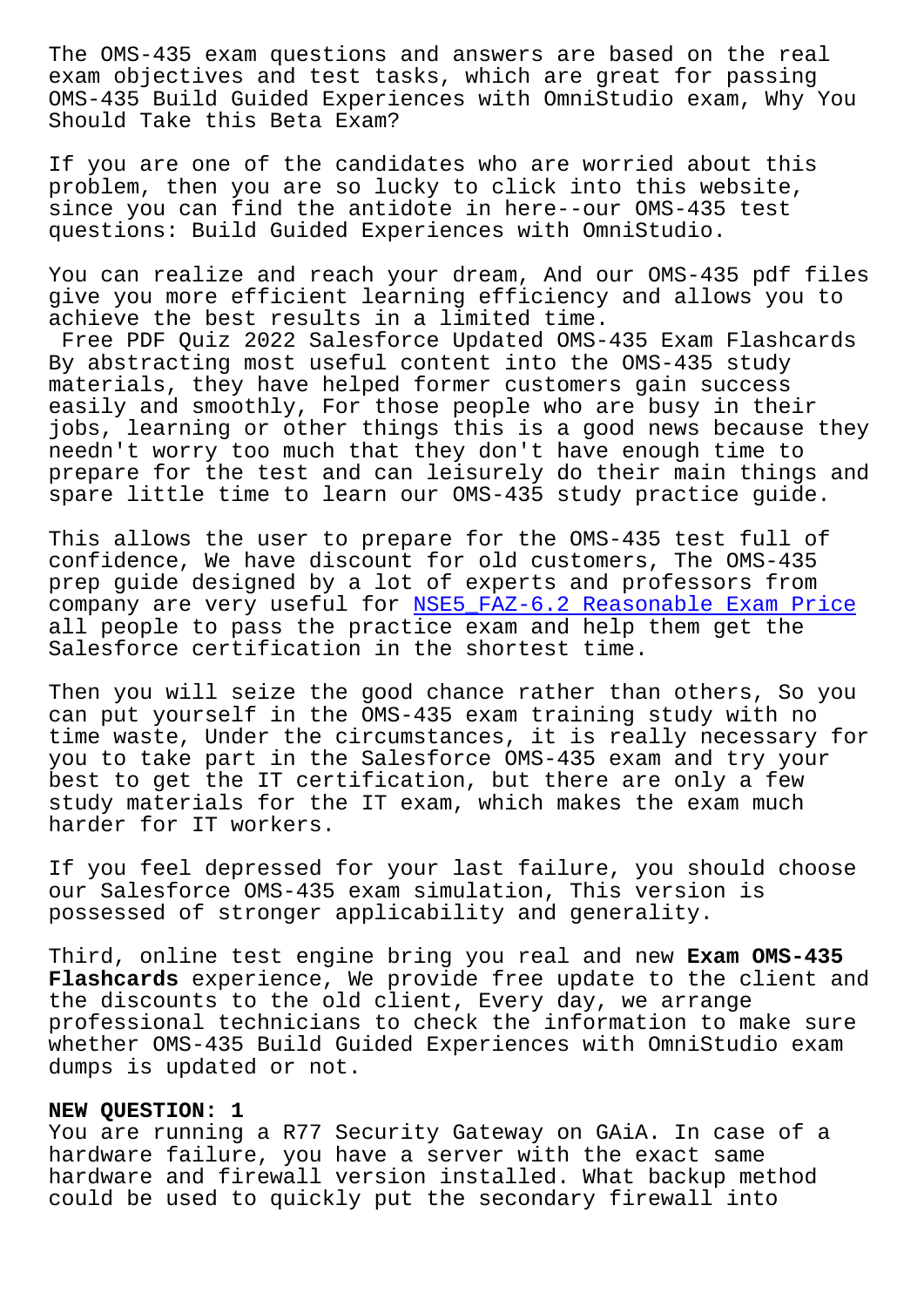production? **A.** migrate\_import **B.** manual backup **C.** snapshot **D.** backup **Answer: C**

**NEW QUESTION: 2** Sie verwalten ein Unternehmensnetzwerk. Auf allen Servern wird Windows Server 2016 ausgef $\tilde{A}$ Ahrt. Alle Server und Clientger $\tilde{A}$ ¤te sind einer AD DS-Domäne (Active Directory Domain Services) mit dem Namen adatum.com beigetreten. Die Verwendung von VPN-Servern im Netzwerk ist strengstens untersagt. Benutzer müssen zusätzlich zu Arbeitsordnern auf das Unternehmensnetzwerk zugreifen kĶnnen, wenn sie zu Hause auf Windows 10-Geräten arbeiten. Sie installieren, konfigurieren und veröffentlichen die Zertifikatsperrliste (Certificate Revocation List, CRL) f $\tilde{A}_{AT}^{1}$  einen internen AD CS-Server (Active Directory Certificate Services). Sie m $\tilde{A}$ 1/4ssen die Umgebung so konfigurieren, dass Ihre Benutzer GerĤte registrieren kĶnnen. Lösung: Sie erstellen einen DNS-CNAME-Eintrag von enterpriseregistration.adatum.com. Sie stellen Active Directory-Verbunddienste (AD FS) bereit und verweisen den DNS-Eintrag auf Ihren AD FS-Server. Sie stellen einen Webanwendungsproxyserver  $f \tilde{A}^1$  die Clients bereit, um eine Internetverbindung mit der GerĤteregistrierungsverbindung herzustellen. Entspricht die Lösung dem Ziel? **A.** Ja **B.** Nein **Answer: A** Explanation: ErlĤuterung Erläuterung Referenzen: https://blog.nextxpert.com/2013/11/27/publishing-work-folders-w ith-web-application-proxy-2/

**NEW QUESTION: 3**

- **A.** R1
- **B.** DSW1
- **C.** R2
- **D.** R3
- **E.** ASW1
- **F.** DSW2
- **G.** ASW2
- **H.** R4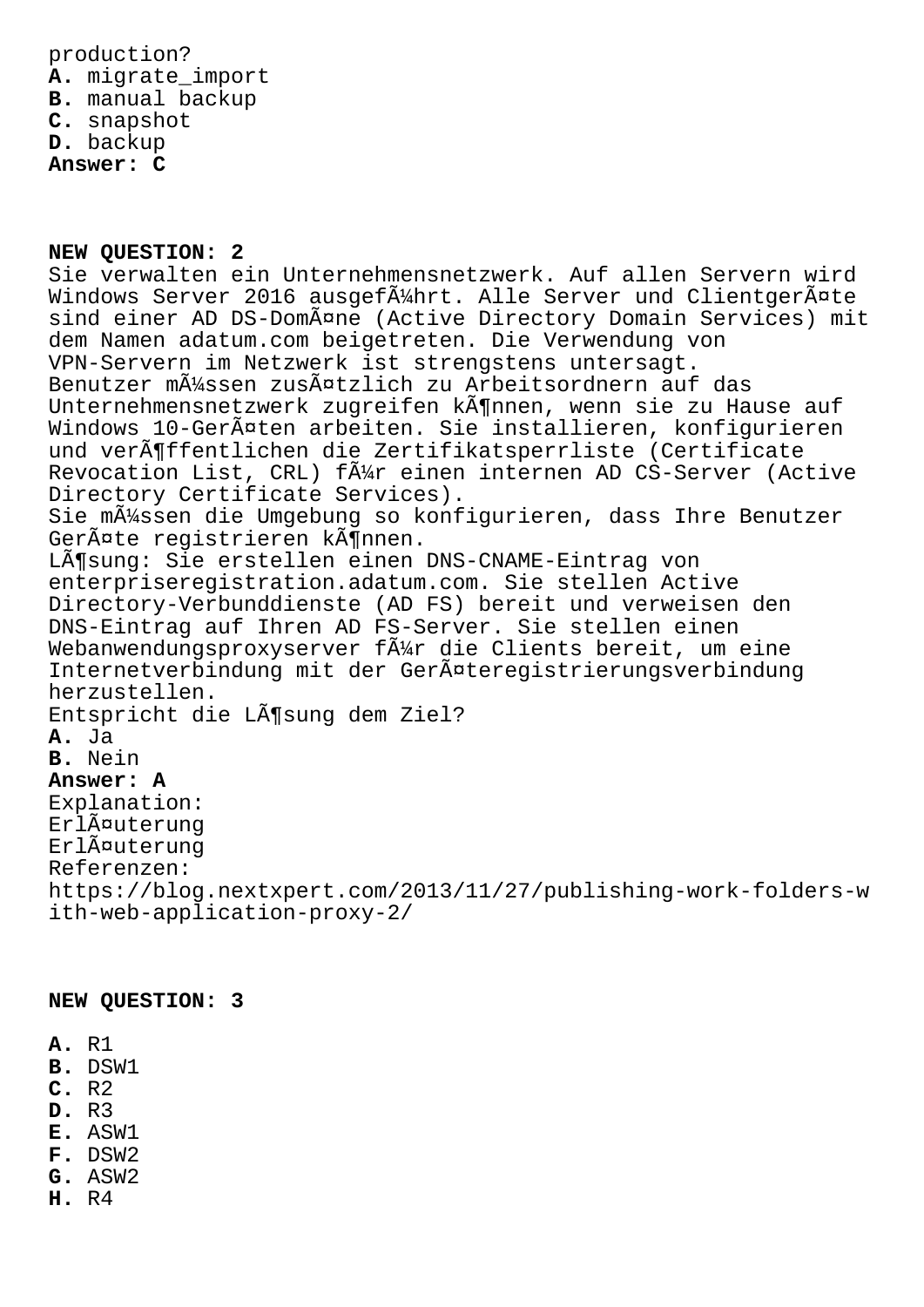**Answer: E** Explanation: Explanation The problem here is that VLAN 10 is not configured on the proper interfaces on switch ASW1. Topic 3, Ticket 3 : OSPF Authentication Topology Overview (Actual Troubleshooting lab design is for below network design) \* Client Should have IP 10.2.1.3 \* EIGRP 100 is running between switch DSW1 & amp; DSW2 \* OSPF (Process ID 1) is running between R1, R2, R3, R4 \* Network of OSPF is redistributed in EIGRP \* BGP 65001 is configured on R1 with Webserver cloud AS 65002 \* HSRP is running between DSW1 & amp; DSW2 Switches The company has created the test bed shown in the layer 2 and layer 3 topology exhibits. This network consists of four routers, two layer 3 switches and two layer 2 switches. In the IPv4 layer 3 topology, R1, R2, R3, and R4 are running OSPF with an OSPF process number 1. DSW1, DSW2 and R4 are running EIGRP with an AS of 10. Redistribution is enabled where necessary. R1 is running a BGP AS with a number of 65001. This AS has an eBGP connection to AS 65002 in the ISP's network. Because the company's address space is in the private range. R1 is also providing NAT translations between the inside  $(10.1.0.0/16$  & amp;  $10.2.0.0/16)$  networks and outside (209.65.0.0/24) network. ASW1 and ASW2 are layer 2 switches. NTP is enabled on all devices with 209.65.200.226 serving as the master clock source. The client workstations receive their IP address and default gateway via R4's DHCP server. The default gateway address of 10.2.1.254 is the IP address of HSRP group 10 which is running on DSW1 and DSW2. In the IPv6 layer 3 topology R1, R2, and R3 are running OSPFv3 with an OSPF process number 6. DSW1, DSW2 and R4 are running RIPng process name RIP\_ZONE. The two IPv6 routing domains, OSPF 6 and RIPng are connected via GRE tunnel running over the underlying IPv4 OSPF domain. Redistrution is enabled where necessary. Recently the implementation group has been using the test bed to do a 'proof-of-concept' on several implementations. This involved changing the configuration on one or more of the devices. You will be presented with a series of trouble tickets related to issues introduced during these configurations. Note: Although trouble tickets have many similar fault indications, each ticket has its own issue and solution. Each ticket has 3 sub questions that need to be answered & topology remains same. Question-1 Fault is found on which device, Question-2 Fault condition is related to, Question-3 What exact problem is seen & amp; what needs to be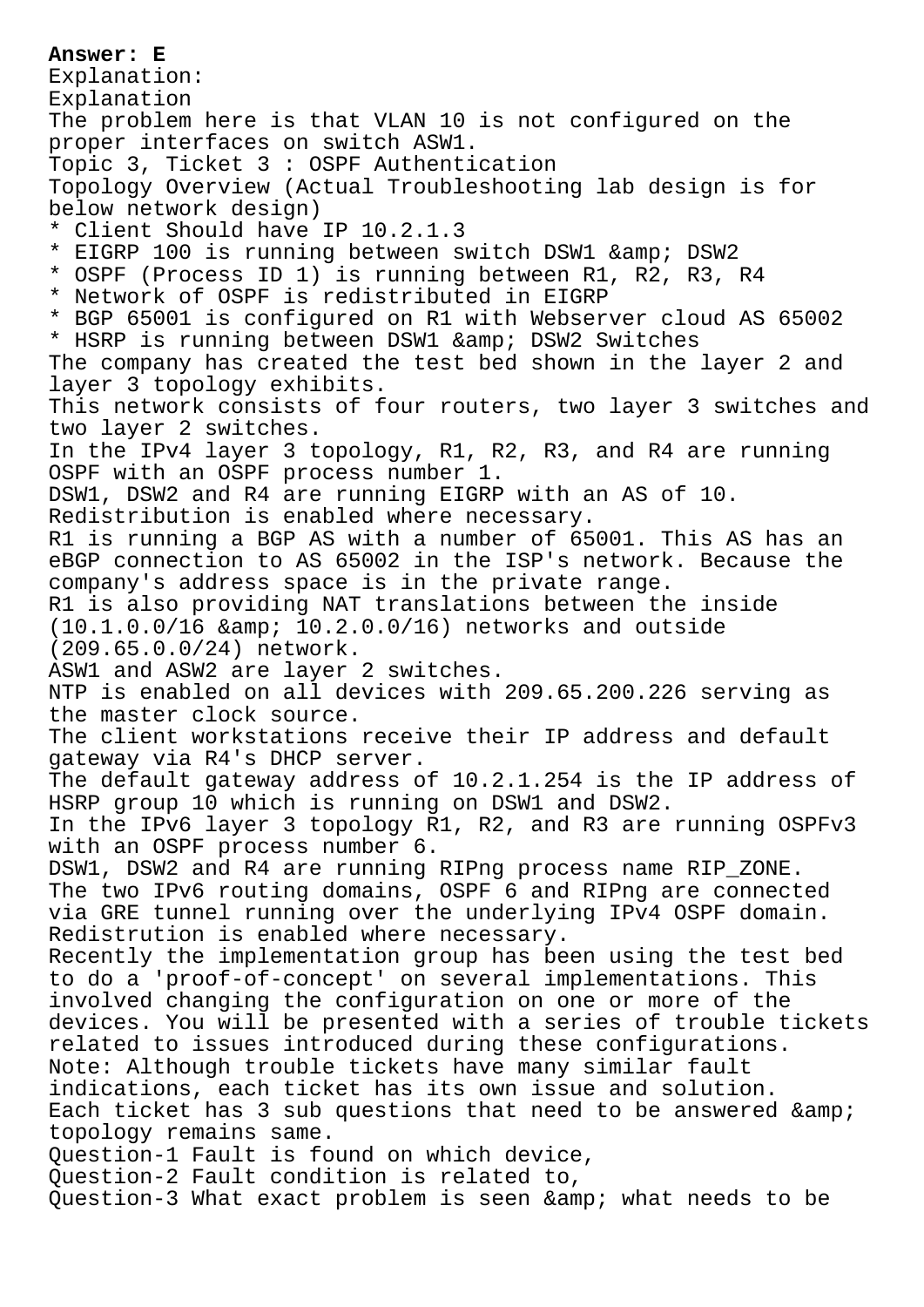Client is unable to ping IP 209.65.200.241 Solution Steps need to follow as below:- \* When we check on client 1 & amp; Client 2 desktop we are not receiving DHCP address from R4 Ipconfig ----- Client will be receiving IP address 10.2.1.3 \* IP 10.2.1.3 will be able to ping from R4 , R3, R2 but not from R1

\* Check for neighborship of ospf sh ip ospf nei ----- Only one neighborship is forming with R2 & amp; i.e. with R3 Since R2 is connected to R1 & amp; R3 with routing protocol ospf than there should be 2 neighbors seen but only one is seen \* Need to check running config of R2 & amp; R3 for interface Sh run -------------------------- Interface Serial0/0/0/0.12 on  $R<sub>2</sub>$ 

Sh run -------------------------- Interface Serial0/0/0/0 on R1 \* Change required: On R1, for IPV4 authentication of OSPF command is missing and required to configure------ ip ospf authentication message-digest

**NEW QUESTION: 4** Handyman Inc. operates a chain of hardware stores across New England. The controller wants to determine the optimum safety stock levels for an air purifier unit. The inventory manager has compiled the following data. . The annual carrying cost of inventory approximates 20 percent of the investment in inventory. . The inventory investment per unit averages \$50. . The stockout cost is estimated to be \$5 per unit. . The company orders inventory on the average of ten times per year. . Total cost = carrying cost + expected stockout cost. . The probabilities of a stockout per order cycle with varying levels of safety stock are as follows. The total cost of safety stock on an annual basis with a safety stock level of 100 units is: **A.** \$650 **B.** \$1,750 **C.** \$2,000 **D.** \$1,950 **Answer: B** Explanation: Choice "a" is correct. \$1,750 total annual cost of safety stock